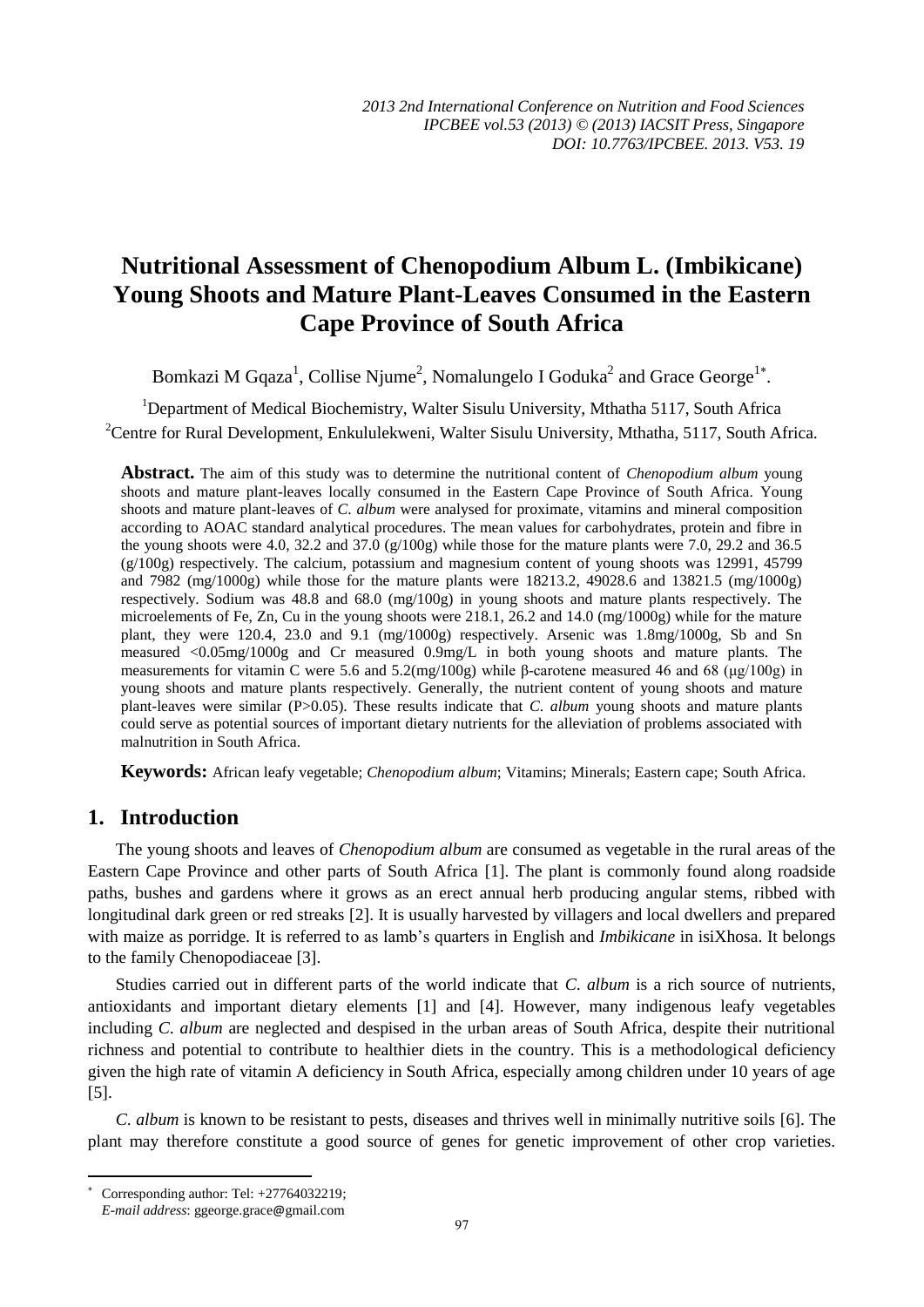Scientific studies to determine the role of *C*. *album* and other indigenous leafy vegetables in the formulation of healthy diets in South Africa are imperative considering the high level of obesity in the country [7]. The underutilisation and marginalisation of these vegetables particularly in the urban areas may be attributed to the lack of scientific data on their nutritive properties. This study was therefore carried out to determine the nutritional composition of *C*. *album* young shoots and mature plants in an attempt to create awareness and generate information that could be useful in the formulation of healthier diets in South Africa.

# **2. Materials and Methods**

#### **2.1. Collection and Preparation of Plant Material**

The young shoots and mature plant leaves of *C*. *album* were harvested from home gardens and along bush paths at Libode, 30 km from the Walter Sisulu University (WSU) main campus in October 2012. The plant samples were identified by Dr. Kathleen Immelman of the department of botany and vouchers deposited in the Kei herbarium (CN01). The plant material was washed, dried at 50 ˚C for 24 hours, powdered (ATO Mix, Cambridge) and stored in airtight containers at 5 ˚C for further analysis.

#### **2.2. Proximate Analysis**

Proximate determination which involved protein, fats, carbohydrates, dietary fibre, moisture, ash and energy was analysed in accordance with the Association of Official Analytical Chemists (AOAC) method as previously described [8] and [9]. Briefly, 100g of the vegetable sample was subjected to  $105±3°C$  in the oven for 5 hours and the moisture content determined gravimetrically. The ash content was gravimetrically determined by incinerating the sample in a muffle furnace at  $550 \pm 15$ °C for 24 hours. Fats and fatty acids were determined by exhaustive extraction of sample with diethyl ether, by hydrolytic method. Pyrogallic acid was added to minimise oxidative degradation of fatty acids during analysis. The fats were extracted into ether and dried and the fatty acids methylated to fatty acid methyl esters (FAMEs) using sulphuric acid in methanol. FAMEs were then quantitatively measured by capillary gas chromatography with flame ionization detection. Total dietary fibre (TDF) was determined gravimetrically from the weight of protein and ash.

#### **2.3. Determination of Crude Protein, Carbohydrates and Energy Values**

Crude protein was determined using nitrogen analyser (LECO TruSpec, Gauteng) based on the Dumas or protein combustion method [10]. Elemental nitrogen released from protein combustion at 1200 ˚C was calculated by using the nitrogen to protein conversion factor of 6.25 times N, where  $N =$  total nitrogen [10]. Each determination was repeated twice and mean and standard deviations recorded. Available carbohydrates were determined by subtracting the total sum percent crude protein, total fat, TDF, moisture and ash from 100% dry weight of the leaves. The caloric value in (kJ) was estimated by multiplying the percentages of protein, total fat and carbohydrate by the factors 16.7, 37.7 and 16.7 respectively [11].

#### **2.4. Determination of Minerals**

Mineral composition was determined by atomic absorption spectrometry (AAS) after acid digestion of the samples [12]. Approximately 3g of the sample in a crucible was subjected to 550 ˚C for 4 hours, cooled and 2.5mL 6N HNO3 was added. The solution was filtered and diluted up to 100 mL with distilled water [12]. The solution was analysed for Ca, Mg, Na, K, P, Fe, Cu, Zn and Se by using Atomic Absorption Spectrophotometer and flame absorption spectrometry. Other elements included arsenic, tin, chromium and antimony. The results were obtained while using a working standard of 1000 ppm for each of the species.

#### **2.5. Vitamin Analysis**

#### **2.5.1. Determination of Vitamin C**

Ascorbic acid of the sample was estimated by using titrimetric method [13]. Briefly, 5 g of sample was weighed and macerated in 15 mL metaphosphoric and glacial acetic acid mixture in a beaker. One gram of activated charcoal was added to sample and left in boiling tubes for 10 minutes. The contents were thereafter filtered through Whatman No.1 filter paper into a conical flask. Exactly 10 mL metaphosphoric, and glacial acetic acid mixture were used to complete the extraction of the sample. Distilled water was added to the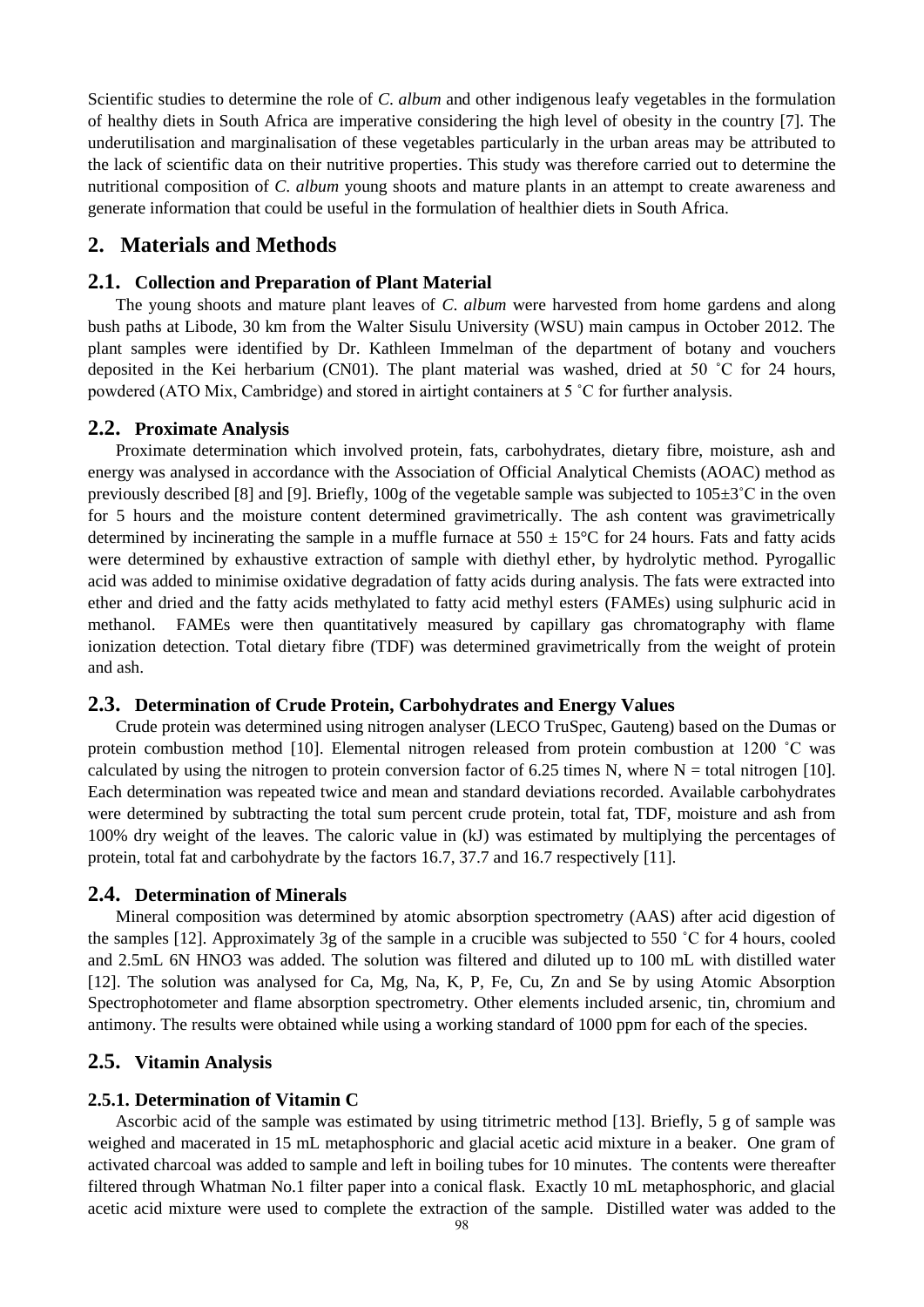conical flask to make the solution up to 100 mL. A blank solution was titrated against 2-6 dichlorophenol indolephenol (DICHIP) dye in a beaker until pink colour was obtained. The quantity of dye used at a point of permanently pink colour was recorded. The quantity of ascorbic acid was calculated as: mg ascorbic acid / g sample  $= V \times S \times D$ , where  $V =$  volume of dye used to titrate,  $S =$  standardization value in mg ascorbic acid, and  $D =$  dilution factor.

#### **2.5.2. Determination of Pro Vitamin A (β-carotene)**

This was spectophotometrically achieved according to standard procedures [13]. Sample pigment was extracted with a 1:1 v/v acetone-n-hexane solution, followed by saponification and isolation of unsaponified extract using methanolic potassium hydroxide. The saponified extract was dried over anhydrous sodium hydroxide, evaporated to dryness and then made up to 10 mL with acetone-n-hexane. The mixture was chromatographed in a column of manganese oxide-hydro super-gel using 3.5% acetone-n- hexane. This separates carotene from other pigments that were not removed by saponification. The carotene extract was concentrated to dryness, dissolved in 100 mL acetone-n-hexane; this gave the test solution. The spectrophotometer was set at 436 nm and zero absorbance. The acetone-n-hexane was used to standardize the spectrophotometer. The test extract was poured into a 1cm cuvette and absorbance level read (T). The concentration of β-carotene was calculated as follows:

β-carotene (mg/100g) = -log Tx V x 100/ ( $E^{\%}$ <sub>1cm</sub>xW), where T=absorbance, V=volume of eluate - 100, L =depth of cuvette=1cm, W=original weight of sample,  $E^{\%}$ <sub>1cm</sub>=43.336nm [13].

# **3. Results**

#### **3.1. Proximate Composition**

Proximate analyses revealed that the mature plants had relatively higher amounts of carbohydrates and protein than young shoots (Table I). However, the differences were not statistically significant (P>0.05). Sucrose, fructose and glucose were detected in both young shoots and mature plants while maltose was only detected in the mature plants. Lactose was not detected in any of the samples tested.

| <b>Nutrient</b> | <b>Young shoots</b>   | <b>Mature plants</b>       |
|-----------------|-----------------------|----------------------------|
| Carbohydrates   | $4.0 \pm 0.0$         | $7.0 \pm 0.0$              |
| Dietary Fibre   | $37.0 \pm 0.0$        | $36.5 \pm 0.0$             |
| Energy          | $700 \pm 0.0^{\rm h}$ | $800 \pm 0.0$ <sup>h</sup> |
| Moisture        | $7.4 \pm 0.1$         | $7.2 \pm 0.2$              |
| Ash             | $17.6 + 0.1$          | $16.7 + 0.1$               |
| Protein         | $32.2 + 0.2$          | $29.2 + 0.3$               |
| Total sugar     | $4.6 + 0.4$           | $11.0 \pm 0.8$             |
| Sucrose         | $1.1 + 0.2$           | $2.1 + 0.1$                |
| Fructose        | < 0.1                 | $1.2 + 0.2$                |
| Glucose         | $3.6 \pm 0.3$         | $7.3 \pm 0.6$              |
| Lactose         | $\Omega$              | $\Omega$                   |
| Maltose         | $\Omega$              | $0.5 \pm 0.0$              |

Table I: Proximate composition of Chenopodium album L. young shoots and mature plants (g/100g) dry weight

Data are mean  $\pm$  SD of triplicate determinations for each nutrient. h, KJ/100g

### **3.2. Vitamin and Fatty Acid Composition**

The mature plants had higher amounts of β-carotene,  $68\pm1.4$  ( $\mu$ g/100g) compared to young shoots,  $46\pm2.6$  ( $\mu$ g/100g). However, the amount of vitamin C in young shoots was  $5.6\pm0.2$  (mg/100g) as opposed to 5.2±0.2 (mg/100g) in the mature plants. Saturated fats, mono-saturated fats and poly-saturated fats measured 0.1  $\pm$  0.0, 0.6  $\pm$  0.1 and 1.7  $\pm$  0.1 (g/100g) in the young shoots as opposed to 0.2  $\pm$  0.1, 0.7  $\pm$  0.1 and 2.2  $\pm$  $0.1(g/100g)$  in the mature plants respectively. No transfats were detected in any of the samples.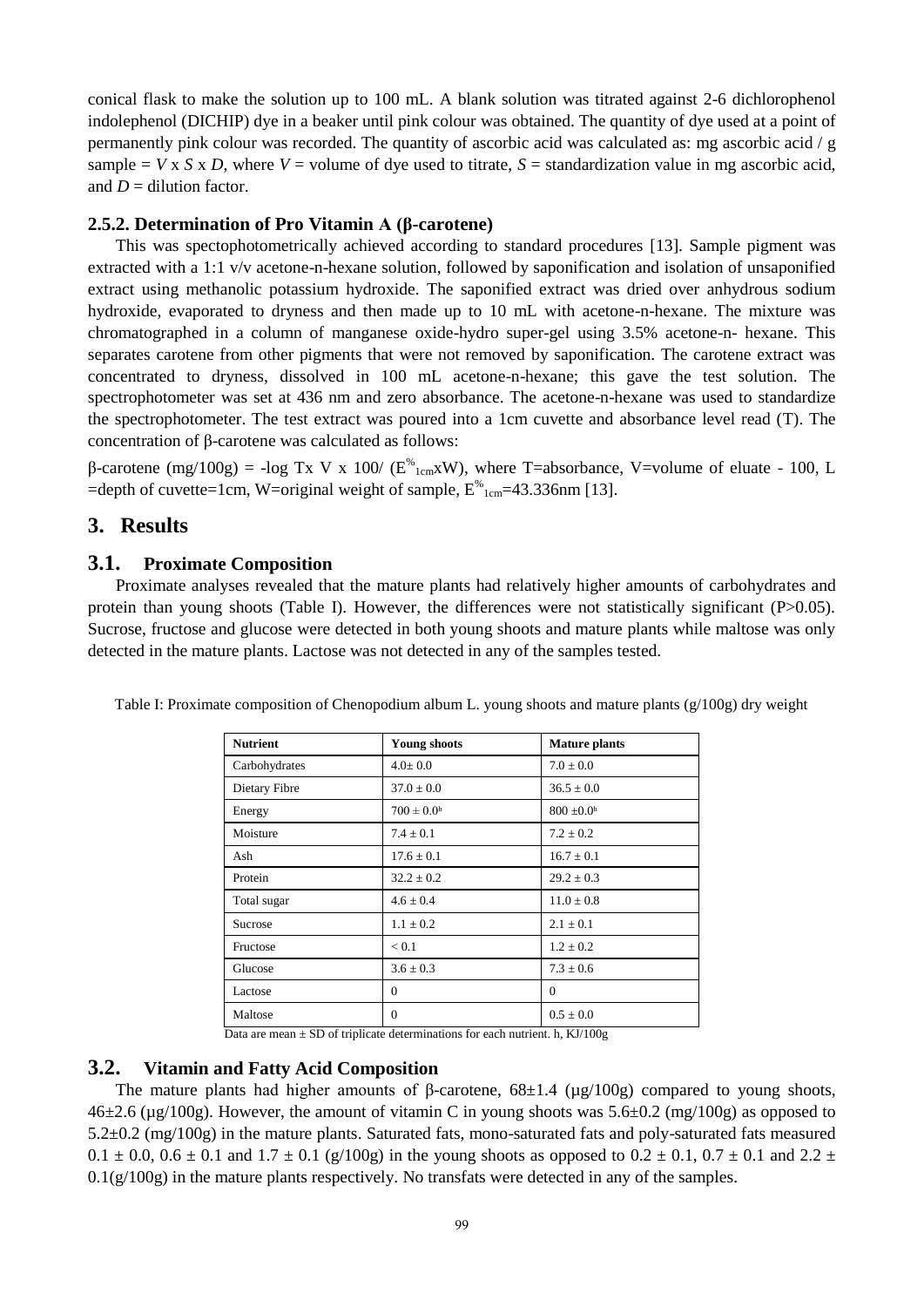#### **3.3. Mineral Composition**

Both young shoots and mature plants were rich in major macro/micro elements (Table II). However, the mature plants had significantly more calcium, magnesium and sodium (P<0.05). The young shoots were significantly richer in copper and iron  $(P<0.05)$ .

| <b>Element</b>       | <b>Young shoots</b>    | <b>Mature plants</b>   |
|----------------------|------------------------|------------------------|
| Calcium              | 12991±717              | 18213.2±598            |
| Potassium            | $45799.3 \pm 12$       | 49028.6±593            |
| Magnesium            | 7982±175               | 13821.5±493            |
| Sodium               | $48.8 \pm 0.4^{\circ}$ | $68.0 \pm 3.6^{\circ}$ |
| <b>Microelements</b> |                        |                        |
| Arsenic              | $1.8 + 0.1$            | $1.8 + 0.1$            |
| Antimony             | < 0.05                 | < 0.05                 |
| Copper               | $14.0 \pm 1.0$         | $9.1 \pm 0.6$          |
| Chromium             | $0.90 + 0.0*$          | $0.90 + 0.0*$          |
| <b>Iron</b>          | $218.1 \pm 2.6$        | $120.4 + 4.1$          |
| Selenium             | $5.4 \pm 0.0$          | $5.4 \pm 0.0$          |
| Tin                  | < 0.05                 | < 0.05                 |
| Zinc                 | $26.2 \pm 1.2$         | $23.0 \pm 1.9$         |

Table II: Mineral composition of C. album L. young shoots and mature plants (mg/1000g) dry weight

Data are mean  $\pm$  SD of triplicate determination for each element. b, mg/100g; \*, mg/L

# **4. Discussion**

The results of this study indicate that young shoots and mature plants of *C*. *album* may constitute alternative additional sources of important dietary components. It is worth mentioning that in the Eastern Cape Province and other parts of the country, the mature plants are usually not consumed probably because they are hard and difficult to chew even after cooking and also the myth that they can cause mental instability when consumed (unpublished findings). While their carbohydrate and protein may constitute a good source of energy and building block components respectively, their high fibre content is also important in increasing food bulk, regulation of intestinal transit and consistency of faeces [14].

Very small amounts of fat was detected in the young shoots and mature plants of *C*. *album*, a finding which is consistent with the results of other studies on indigenous leafy vegetables [15] and [16]. The detection of sucrose, glucose and fructose corroborates the findings of Ejoh *et al*. [17] who reported these to be the main sugars in most vegetables.

The mineral composition of *C*. *album* revealed high amounts of macro/micro elements (Table II). The detection of iron is of particular importance considering that 28% of 1-9-year old children in South Africa suffer from iron deficiency anaemia [5]. The inclusion of *C*. *album* as a vegetable in the diets of South African children and women of child bearing age would go a long way in alleviating the problem of iron deficiency anaemia. Equally important is the detection of zinc, an element which is crucial in normal functioning of the immune and gastrointestinal system [18]. Vitamins C and β-carotene were detected from the young shoots and mature plants of *C*. *album*, indicating that these vegetables if included in the diet could constitute an important source of these vitamins. However, unlike minerals, vitamins are much more susceptible to destruction by cooking and processing methods and care must be taken to maintain their availability after processing. The detection of arsenic and chromium in *C*. *album* is a cause for concern considering that these elements have been reported to be potential carcinogens especially when large amounts of vegetables are consumed with cumulative adverse effects on the nervous system of infants [19].

# **5. Conclusion**

Young shoots and mature plants of *C*. *album* may play a crucial role in alleviating problems associated with nutritional deficiencies in South Africa. They have a major advantage of adaptability to harsh climatic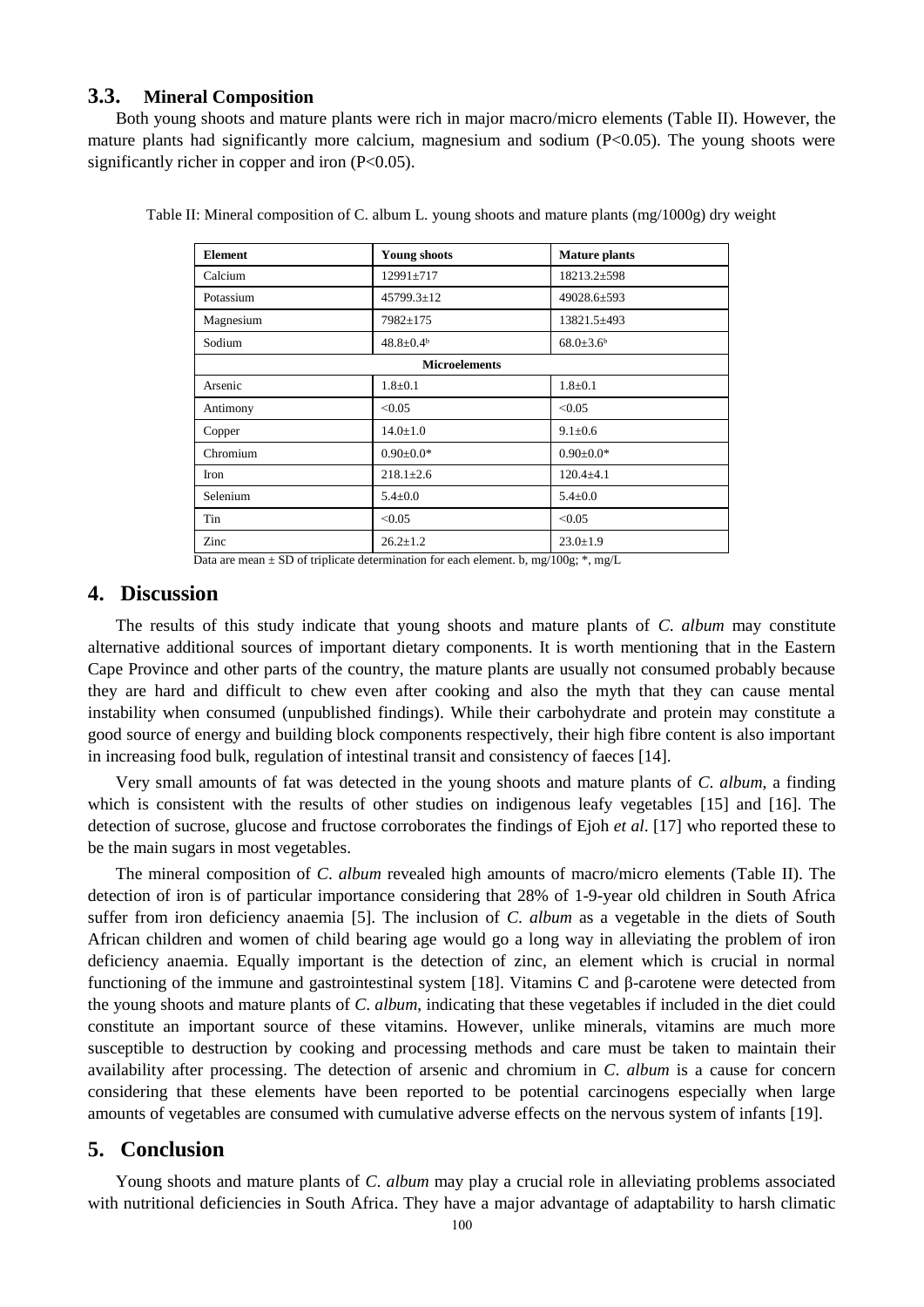conditions and therefore could fill a valuable niche in the production of food in rural areas where climate is not conducive for the propagation of exotic species which usually require steady supply of water for successful cultivation. Important dietary components of carbohydrates, protein, fibre, minerals vitamin C and β-carotene are herein detected from the young shoots and mature plants of *C*. *album*, thus providing preliminary scientific validation for their use as vegetable in the rural areas of South Africa. Further studies to determine the safety parameters of *C*. *album* as a vegetable and the effects of different processing methods on the bioavailability of its nutrients are imperative. These aspects are under consideration in our research group.

# **6. Acknowledgement**

We are grateful to the Department of Science and Technology (DST) and the National Research Foundation (NRF), South Africa for funding this study through a grant (UID:71190) awarded to the Research Chair for Indigenous Knowledge Systems at Walter Sisulu University, South Africa. Special thanks to the mayors, ward councillors and the local community of KSD municipality for their cooperation. We would also like to thank Drs. J. Reddy, D. Nomusa and the Centre for Scientific and Industrial Research (CSIR), South Africa for technical support.

# **7. References**

- [1] A. J. Afolayan, F.O. Jimoh. Nutritional quality of some wild leafy vegetables in South Africa. *Inter*. *J*. *Food Sci*. *Nutr*. 2009, 60(5):424-431.
- [2] K. P. Singh, A.K. Dwevedi, G. Dhakre. Evaluation of antibacterial activity of *Chenopodium album* L. *Inter*. *J*. *Appl*. *Biol*. *Pharmaceut*. *Technol*. 2011, 2, 398-401.
- [3] N. Yadav, N. Vasudeva, S. Singh, S.K. Sharma. Medicinal properties of genus *Chenopodium* Linn. *Nat*. *Prod*. *Rad*. 2007, 6, 131-134.
- [4] J. Hussain, A.L. Khan, N.U. Rehman, M. Hamayun, T. Shah, M. Nisar, T. Bano, Z.K. Shinwari, I.J. Lee. Proximate and nutrient analysis of selected vegetable species: A case study of Karak region, Pakistan. *Afr*. *J*. *Biotechnol*. 2009, 8(12):2725-2729.
- [5] M. Faber, C. Witten, S. Drimie. Community-based agricultural interventions in the context of food and nutrition security in South Africa. *S*. *Afr*. *J*. *Clin*. *Nutr*. 2011, 24, 21-30.
- [6] K. Gesinski, K.Nowak (2011). Comparative analysis of the biological value of protein of *Chenopodium quinoa* Wild and *Chenopodium album* L. Part 11. Amino acid composition of the green matter protein. *Acta Sci*. *Polonorum*. *Agric*. 2011, 10(3):57-65.
- [7] T. Puoane, K. Steyn, D. Bradshaw, R. Laubscher, J. Fourie, V. Lambert, N. Mbananga. Obesity in South Africa: The South African demographic and health survey. *Obesity Res*. 2002, 10, 1038-1048.
- [8] AOAC. Official Methods of Analysis of the Association of Official Analytical Chemists (15<sup>th</sup> edition), Washington DC, 1990, 992-995.
- [9] W.K.J. Kwenin, M.Wolli, B.M. Dzomeku. Assessing the nutritional value of some African indigenous green leafy vegetables in Ghana. *J*. *Ani*. *Plant Sci*. 2011, 10, 1300-1305.
- [10] R.L. Miller-Cebert, N.A. Sistani, E. Cebert. Comparative protein and folate content among canola cultivars and other cruciferous leafy vegetables. *J*. *Food*, *Agric*. *Environ*. 2009, 7(2):46-49.
- [11] Aberoumand. Screening of less known two food plants for comparison of nutrient contents: Iranian and Indian vegetables. *Func*. *Foods Health Dis*. 2011, 10:416-423.
- [12] J. Hussain, N.U. Rehman, A.L. Khan, H. Hussain, A. Al-Harrasi, L. Ali, F. Sami, Z.K. Shinwari. Determination of macro and micronutrients and nutritional prospects of six vegetable species of Mardan, Pakistan. *Pak*. *J*. *Bot*. 2011, 43(6):2829-2833.
- [13] Z.D. Osunde, M. Makama. Assessment of changes in nutritional values of locally sun-dried vegetables. *Assump*. *Univ*. *J*. *Technol*. 2007, 10, 248-253.